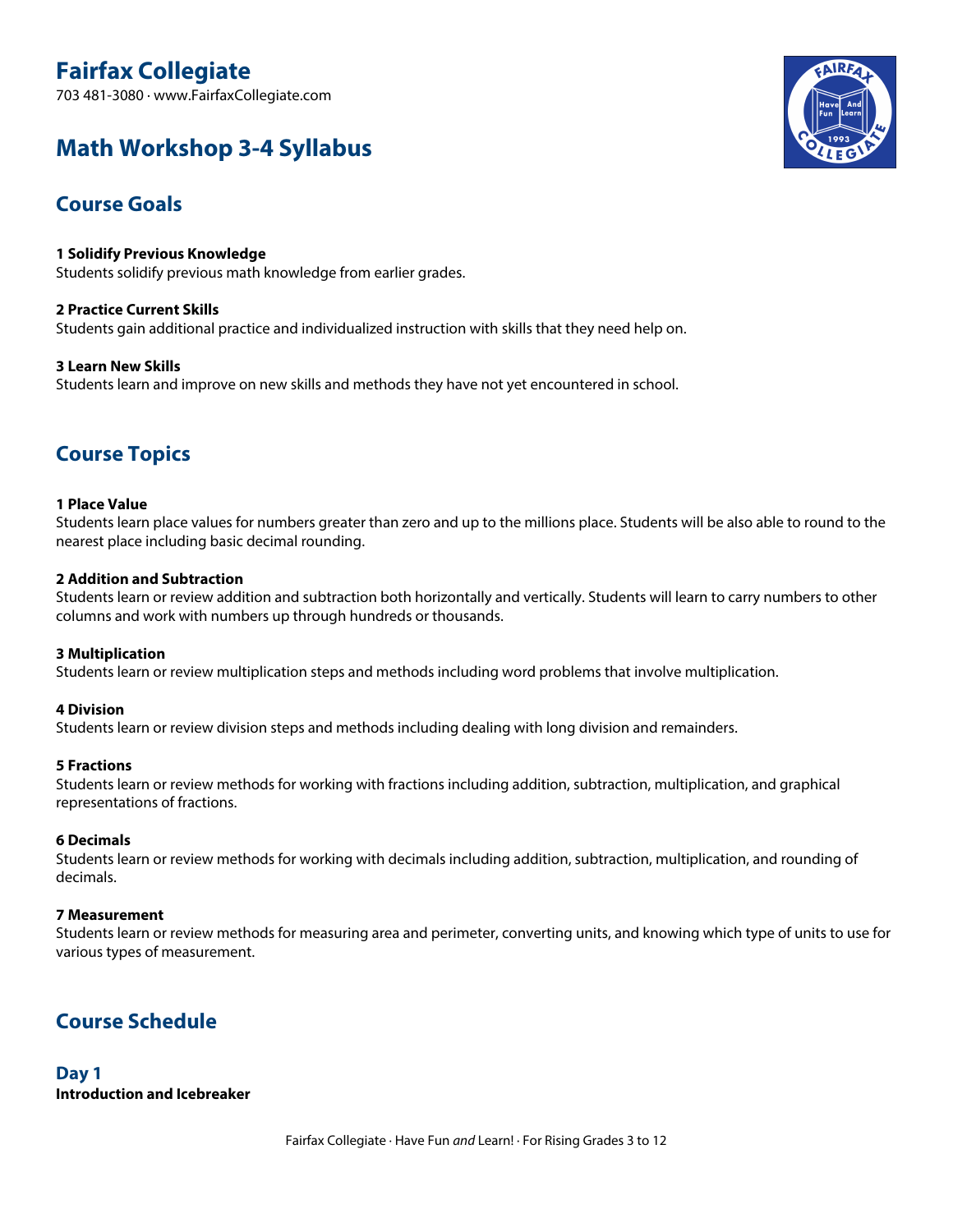Students are introduced to the teacher and to each other and play a couple of quick icebreaker games. The instructor briefly reviews classroom rules.

#### **Take Diagnostic Assessment**

Students take the diagnostic assessment to determine their placement within the course curriculum.

#### **Supplemental Activities**

Students use different activities to supplement what they have reviewed and learned.

#### **Day 2**

#### **Introduction to Place Value**

Students are introduced to the concepts of place values for numbers greater than zero and up to the millions place. Students learn to round to the nearest place.

#### **Workbook Activities**

Students use their workbooks to practice the content they just reviewed or learned.

#### **Supplemental Activities**

Students use different activities to supplement what they have reviewed and learned.

#### **Day 3**

#### **Introduction to Addition and Subtraction**

Students are introduced to or review addition and subtraction both horizontally and vertically. Students are introduced to carrying numbers to other columns and working with numbers up through hundreds or thousands.

#### **Workbook Activities**

Students use their workbooks to practice the content they just reviewed or learned.

#### **Supplemental Activities**

Students use different activities to supplement what they have reviewed and learned.

#### **Day 4**

#### **Introduction to Multiplication**

Students are introduced to or review multiplication steps and methods including word problems that involve multiplication.

#### **Workbook Activities**

Students use their workbooks to practice the content they just reviewed or learned.

#### **Supplemental Activities**

Students use different activities to supplement what they have reviewed and learned.

#### **Day 5**

#### **Introduction to Division**

Students are introduced to or review division steps and methods including long division and remainders.

#### **Workbook Activities**

Students use their workbooks to practice the content they just reviewed or learned.

#### **Supplemental Activities**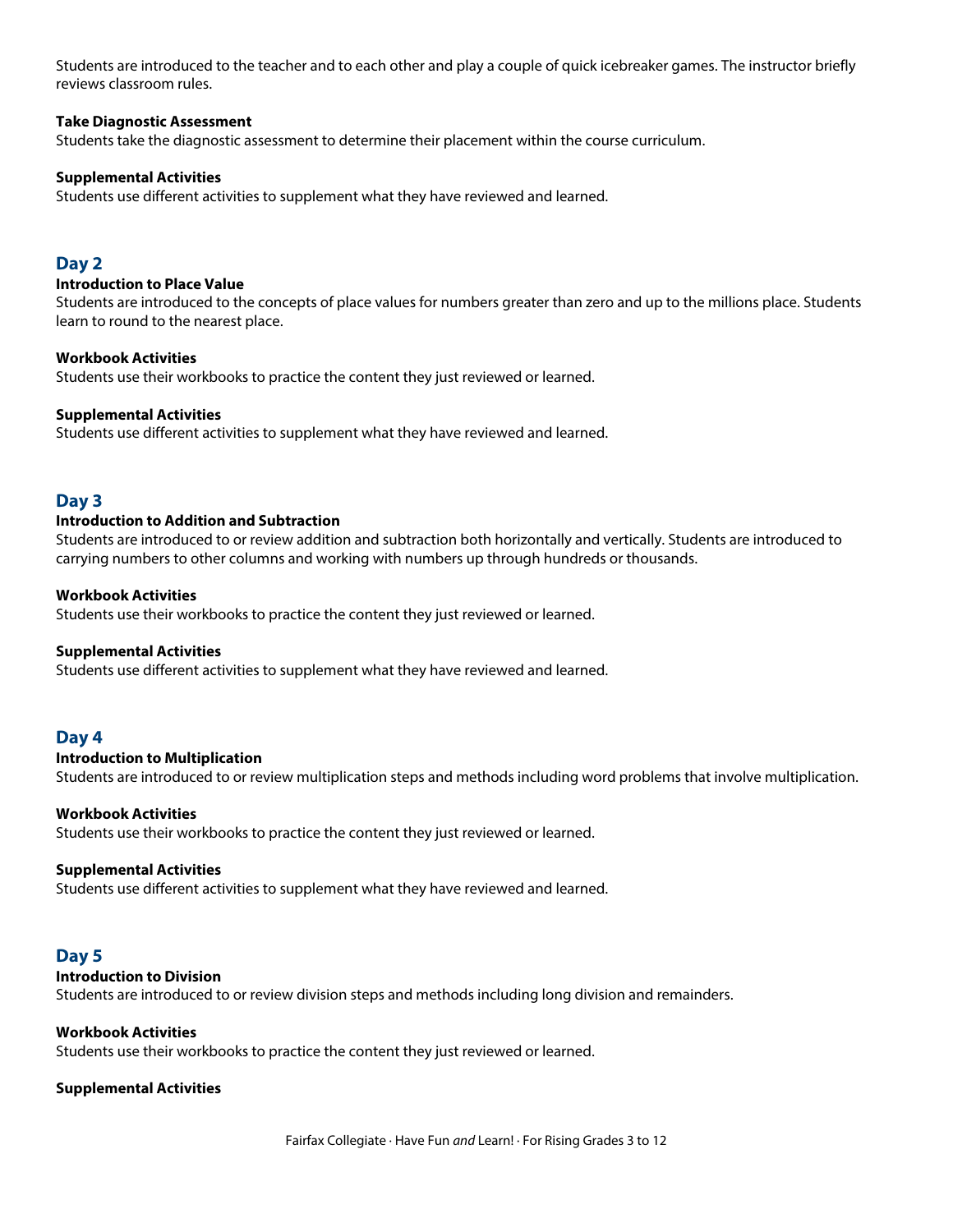Students use different activities to supplement what they have reviewed and learned.

#### **Day 6**

#### **Introduction to Fractions**

Students are introduced to or review methods for working with fractions including addition, subtraction, multiplication, and graphical representations of fractions.

#### **Workbook Activities**

Students use their workbooks to practice the content they just reviewed or learned.

#### **Supplemental Activities**

Students use different activities to supplement what they have reviewed and learned.

#### **Day 7**

#### **Introduction to Decimals**

Students are introduced to or review methods for working with decimals including addition, subtraction, multiplication, and rounding of decimals.

#### **Workbook Activities**

Students use their workbooks to practice the content they just reviewed or learned.

#### **Supplemental Activities**

Students use different activities to supplement what they have reviewed and learned.

#### **Day 8**

#### **Introduction to Measurement**

Students are introduced to or review methods for measuring area and perimeter, converting units, and knowing which type of units to use for various types of measurement.

#### **Workbook Activities**

Students use their workbooks to practice the content they just reviewed or learned.

#### **Supplemental Activities**

Students use different activities to supplement what they have reviewed and learned.

#### **Day 9**

#### **Review/Catch Up/Extra Content Day**

Students do one of three things: (1) review all content, (2) catch up on content they missed or have not been able to cover, or (3) learn additional concepts not listed in the course description.

#### **Workbook Activities**

Students use their workbooks to practice the content they just reviewed or learned.

#### **Supplemental Activities**

Students use different activities to supplement what they have reviewed and learned.

## **Day 10**

**Take Final Assessment**